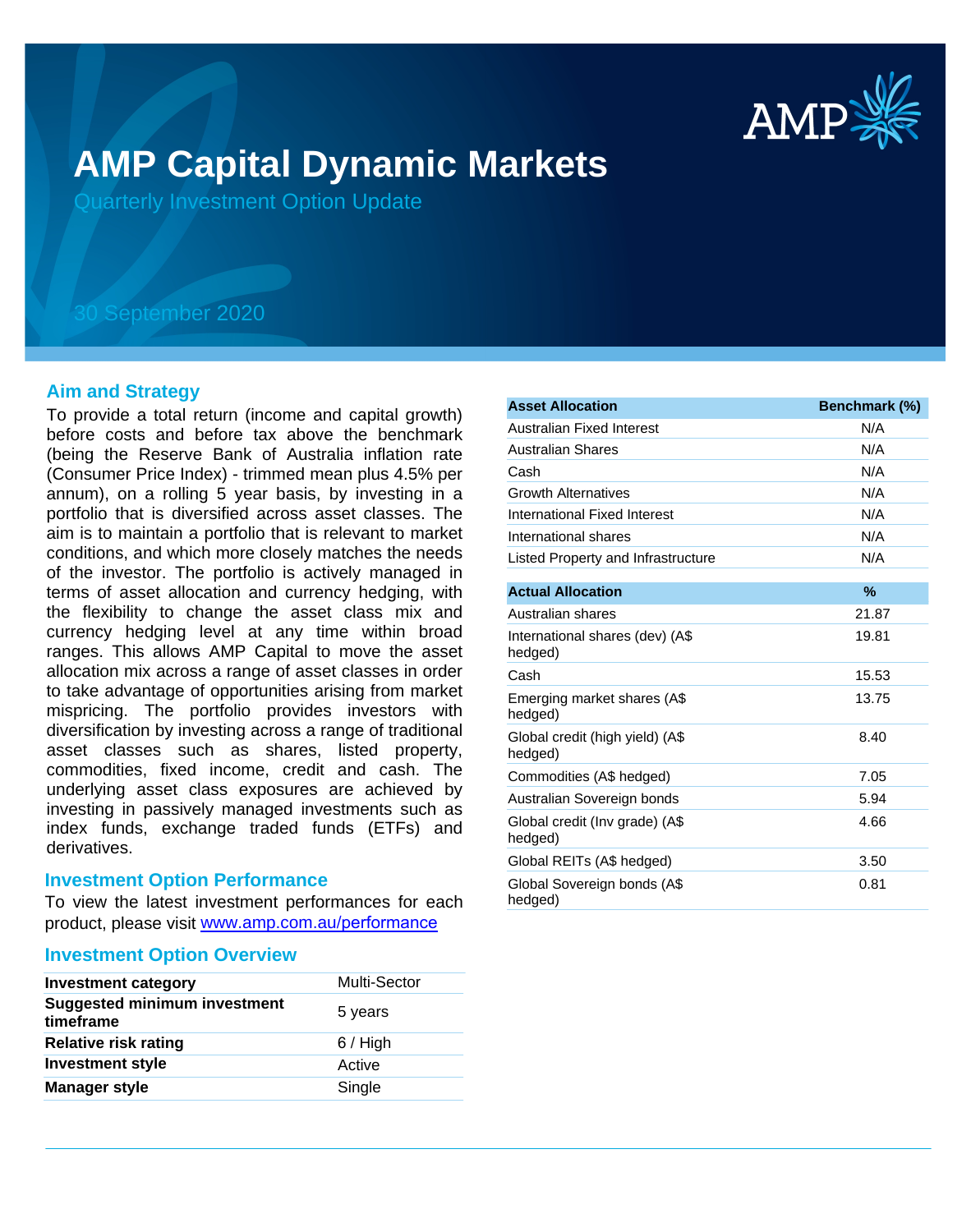## **Fund Performance**

The Fund had a negative return in September. Over the month the Fund's positioning remained consistent as the investment team retains its conviction in the ability of value sectors and regions to outperform as economic recovery starts to take hold. We believe the pessimism built into the valuation multiples of cheap cyclical value sectors is inconsistent with the strong earnings recovery already seen; especially with the breakthroughs that have been made on a COVID-19 vaccine and testing regimes.

Our short position in US equities, and particularly in technology stocks, added value during the month. The Fund also benefited from a long US dollar position against a basket of emerging market and G10 currencies, which had been added to the portfolio to hedge against the possibility of a broad-based market sell-off, which eventuated following the tech pullback.

The Fund retains considerable allocations to resources and global commodities, which stand to benefit significantly from a cyclical rebound thematic. The Fund is invested in a broad commodity basket and an ETF which tracks USbased metals miners, in addition to energy and oil services exposures.

The Fund is significantly underweight global bonds, which stands to benefit from rising bond yields and the anticipated recovery thematic relative to 60/40 portfolios.

The investment team expects that the Fund's investments in Chinese, Latin American and emerging market equities more broadly, will benefit from a lower US dollar and the confidence boost delivered when news of a successful vaccine feeds into markets.

## **Market Review**

Global equities rose during most of the quarter as the balance of data and economic expectations was initially viewed positively and on hopes that a COVID-19 vaccine might be available in a compressed timeframe. However, by quarter end, global equity markets suffered a pullback, led by the technology sector which later broadened to other sectors. Energy was also impacted as the oil price pulled back. For COVID-19, conditions and outlook remained uncertain. The global death count from the pandemic has now exceeded the one million mark.

Escalating tensions between the US and China have also elevated uncertainty. The US has rejected China's territorial claims to the South China Sea and has ended Hong Kong's special trade status with the US, requesting support in its stance from its allies. The US administration has also moved to put restrictions on some Chinese companies operating in the US, including TikTok and WeChat, although the US courts have moderated some of these decisions.

In the US, there is likely to be further downward pressure on the US dollar as quantitative easing measures continue to ramp up. An ongoing US dollar retracement would be consistent with improving global growth relative to that in the US and the US Federal Reserve's aggressive quantitative easing programme, which is significantly increasing the supply of US dollars.